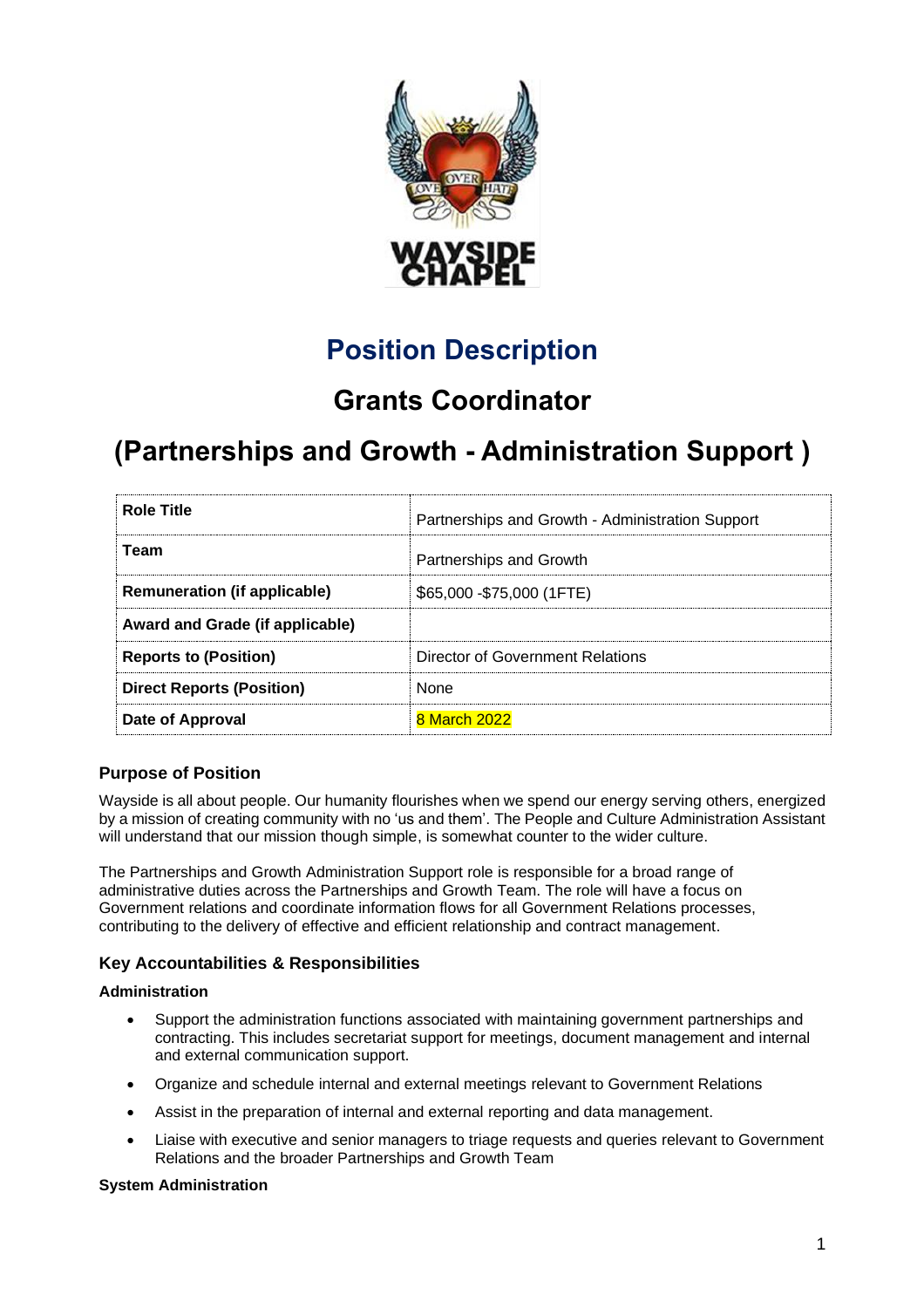- Administers the reporting and database management relevant Wayside Chapel's government funding contracts and grants. This includes administration support for the end to end processes associated with grant applications, data reporting and acquittals. Examples of these systems include SmartyGrants, COMs and the Federal Government Business Portal.
- Support the establishment and maintenance of a Client Relationship Management System.
- Contribute to ongoing systems improvements across Partnerships and Growth; developing and implementing systems improvement that support all Government Relations functions within the Partnerships and Growth portfolio.

### **Vision, Mission and Values**

**Vision:** Love over hate.

**Mission:** Creating community with no 'us and them'.

**Values:** Openness (No secrets): We have a profoundly simple mission, which is to create a community, and our message and work are undiluted with other agendas.

Teamwork (No cowboys): Our goal of creating community is also our method. We work in a collaborative way to invite people out of singular, individual life into the risky and healing place of community.

Patience (No rush): We cannot make people change. If we could, we'd be guilty of manipulation of some kind. Instead, we are on the lookout for sparks of life, signs that people long for better, and we look to engage and help people move to better days and better health.

Courage (No complacency): It takes courage to confront people who have lost hope and invite them into the world of relationships with responsibility. Wayside is not an intensive care unit but an invitation into life and community.

Respect (No Judges): People have the right to make their own decisions. People have the right to make bad decisions. People who choose singular misery or even death deserve to have their rights respected. Wayside's mission is not to fix people but to love them and be with them, knowing that if they are really met, they'll really move toward health and life.

#### **Behaviours:**

*Stand Back:* Recognise that we are each necessary, significant but not central. The mission evaporates when we are central. Take a step back when our emotions are high and cool off. When central, the important thing is how we feel, and the most pressing need is to express our feeling. When necessary, significant but not central, in a time of difficulty, the most important thing is to ask, "what facts do I not have" and "who can I talk to for reliable clarity"

*Speak Well:* Identify and appreciate the strengths in colleagues. Recognise that everyone's strengths are also their weaknesses, if we look for weakness, we'll find it and if we look for strength, we'll find it. An atmosphere where colleagues are habitually talked up behind their backs will create an unbeatable team.

*Embrace Errors:* Accept when you have made a mistake, that an opportunity to learn is present. Learning is lost when we spend energy covering our arse or blaming others. Nothing is more liberating than the security it takes to admit that your performance did not cover you or the team in glory. Helping each other embrace moments of learning will build a team that can overcome anything.

*Be Kind:* We do an excellent job of being kind with our visitors, let's also be kind to each other. Kindness is implicit in our vision and our mission. Kindness is not a matter of feeling anything but a matter of acting and participating. You might feel uncomfortable, but kindness will give the benefit of the doubt or begin an uncomfortable but direct discussion.

#### **Culture**

• Proactively contribute to the creation of a positive, fun, and value-driven culture

#### **People related Risk Management**

• Comply with all relevant legislation and all Wayside policies and procedures

**Other**

- Any other duties as directed by the Director of Government Relations or Head of Partnerships and Growth or equivalent role.
- Undertake training as required and directed.
- Practice and promote appropriate self-care at an individual, team and organisation wide level.